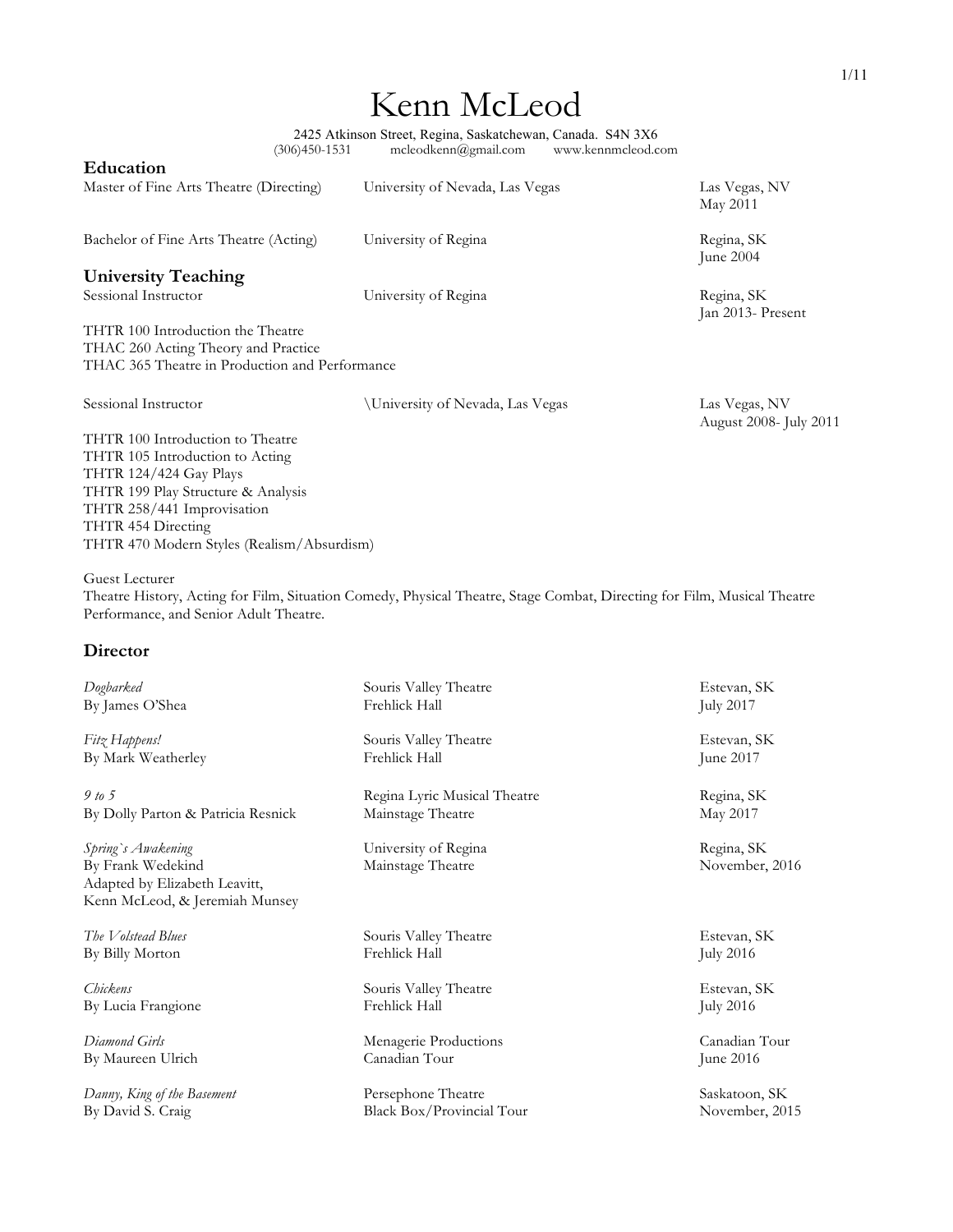*Dry Streak* Souris Valley Theatre Estevan, SK

*The 25<sup>th</sup> Annual Putnam County Spelling Bee* Souris Valley Theatre Estevan, SK Estevan, SK By Rebecca Feldman & William Finn Frehlick Hall By Rebecca Feldman & William Finn Frehlick Hall July 2015

*The Marvelous Wonderettes* Souris Valley Theatre Estevan, SK By Roger Bean Frehlick Hall July 2014

The Birds\*\* Sexteen State University of Regina Regina Regina, SK Aristophanes (adaptation by Yvette Nolan) Mainstage Theatre March, 2013

*Spring`s Awakening\*\** Nevada Conservatory Theatre Las Vegas, NV By Frank Wedekind Black Box Theatre November, 2010 Adapted by Elizabeth Leavitt, Kenn McLeod, & Jeremiah Munsey

*Reasons to be Pretty (American West Coast Premier)* Nevada Conservatory Theatre Las Vegas, NV By Neil Labute Black Box Theatre September, 2009

*The Pillowman* Regina, SK Regina, SK By Martin McDonagh Art At Work Space June 2007

By Leanne Minogue **Frehlick Hall** Frehlick Hall **August 2015** 

*Spin Measure Cut* Listen to Dis Regina, SK Collective Creation Neil Balkwell Arts Center

*The Odd Couple* Estevan, SK Souris Valley Theatre Estevan, SK By Neil Simon Frehlick Hall August 2014

*BEIRUT\*\*\** **Example 3** Hectik Theatre **Regina & Saskatoon, SK** By Alan Bowne **House of Dance/The Refinery** Oct, 2013

*The Game's Afoot* Regina Little Theatre Regina Regina, SK By Ken Ludwig **Regina Performing Arts Centre** Oct, 2013

*COPE\*\** North Central Theatre Regina & Saskatoon, SK By Greg Ochitwa Globe Theatre/Refinery January & April 2012

Timely Heroes\*\* Theatre Under the Gun Vancouver, BC By North by South Performance Works Oct, 2011

*Noises Off* **Nevada Conservatory Theatre** Las Vegas, NV By Michael Frayn Tudy Bailey Mainstage May, 2011

*The Way It Has To Be\*\** Nevada Conservatory Theatre Las Vegas, NV By Jeremiah Munsey Black Box Theatre November, 2009

*Crocodiles and Childcare* Nevada Conservatory Theatre Las Vegas, NV By K.C. Davis Paul Harris Theatre March, 2009

*The Chasm\*\** Nevada Conservatory Theatre Las Vegas, NV By Laura Neubauer Black Box Theatre Jan, 2009

*Me and My Man-Fish\*\** Nevada Conservatory Theatre Las Vegas, NV By Elizabeth Leavitt Paul Harris Theatre Oct, 2008

Rosa's Eulogy **Caught in the Act VI** Regina, SK By Richard Strand Unitarian Centre May, 2008

*Dry Streak* Regina Little Theatre Regina Little Theatre Regina, SK By Leanne Minogue Regina Performing Arts Centre October, 2007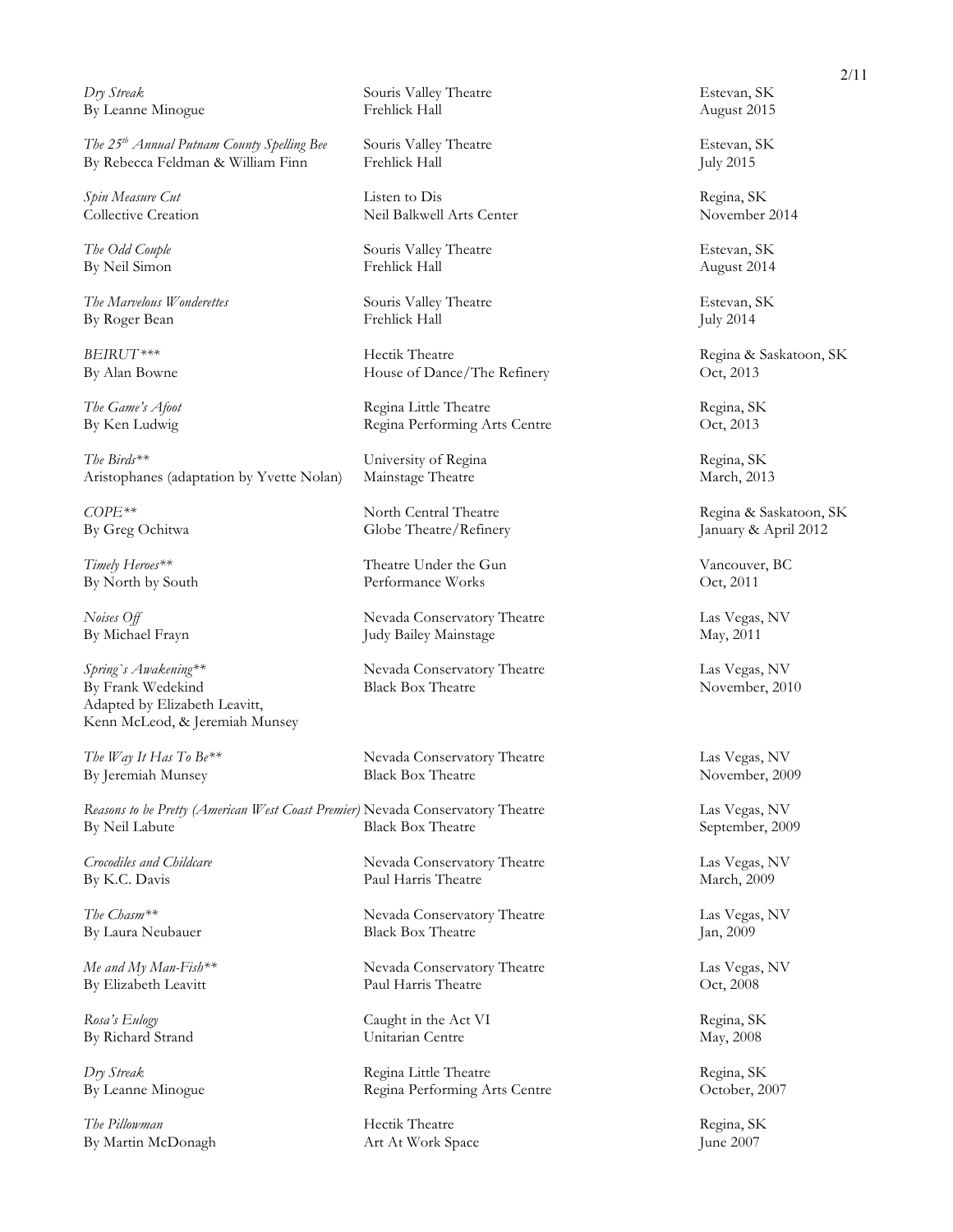*The Adventures of Ali & Ali* Hectik Theatre Regina, SK *And the aXes of Evil* **Royal Saskatchewan Museum** November 2006 By Marcus Yousef, Camyar Chai, Guillermo Verdecchia

*Closer* Hectik Theatre Regina, SK By Patrick Marber Shu-Box Theatre November 2005

*All in the Timing* Regina, SK **Independent** Regina, SK

*Project: Alyce\*\** Regina, SK (Collective) Big Red Barn Sherwood Forest March 2006 - June 2006

*Versus/Verses\*\** Canadian Heritage Regina, SK (Collective) Regina Boxing Club August 2005

*The Vagina Monologues* University of Regina Women's Centre Regina, SK By Eve Ensler **Education Auditorium** February, 2005

By David Ives Shu-Box Theatre Dec, 2003

\*\*World Premiere +David Mark Cohen Award Semi-Finalist KACTF (Best Production) \*\*\* Saskatoon and Area Theatre Awards 2014 (Nominations for Best Production, Best Lead Female Performance, Best Lighting)

#### **Assistant Director**

*Peter Pan (National U.S.A Tour)* McCoy Rigby Productions La Mirada, CA By Mark Charlap and Jule Styne Glenn Casale, (Director) August, 2011

*42nd Street* Sacramento Music Circus Sacramento, CA By Al Dubin and Harry Warren. Charles Repole, (Director) August 2010

*Funny Girl* Sacramento Music Circus Sacramento, CA By Lennart, Styne, and Merrill Glenn Casale, (Director) August 2010

*Oklahoma* Sacramento Music Circus Sacramento, CA

Spamalot Sacramento Music Circus Sacramento, CA By John Du Prez, Eric Idle, andNeil Innes Glenn Casale, (Director) July 2010

*A Midsummer Night's Dream* Nevada Conservatory Theatre Las Vegas, NV

*Grumpy Old Men: The Musical* Helen Mills Theatre New York, NY By Dan Remmes, Neil Berg, and Nick Meglin Glenn Casale (Director) October, 2008

*The Last shall be First (End of Her Rope*) Stephen Heatley (Director) May, 2006

*Our Country's Good* University of Regina Regina Regina, SK By Timberlake Wertenbaker Janet Amos (Director) April 2004

*Leading Ladies* Persephone Theatre Saskatoon, SK By Ken Ludwig Johnna Wright, (Director) April, 2013

By Rodgers and Hammerstein Marcia Milgrom Dodge, (Director) July 2010

By William Shakespeare Robert Benedetti (Director) May 2010

*The Music Man* **Newala Conservatory Theatre** Las Vegas, NV By Meredith Willson Michael Barakiva (Director) May 2009

*The Cradle Will Rock* Nevada Conservatory Theatre Las Vegas, NV By Marc Blitzstein Robert Benedetti (Director) March 2009

*Grandma's Kitchen* & Saskatchewan Playwrights Festival Regina, SK

*Lilly, Alta* Regina, SK **University of Regina** Regina, Regina, SK By Kenneth Dyba Janet Amos (Director) April 2005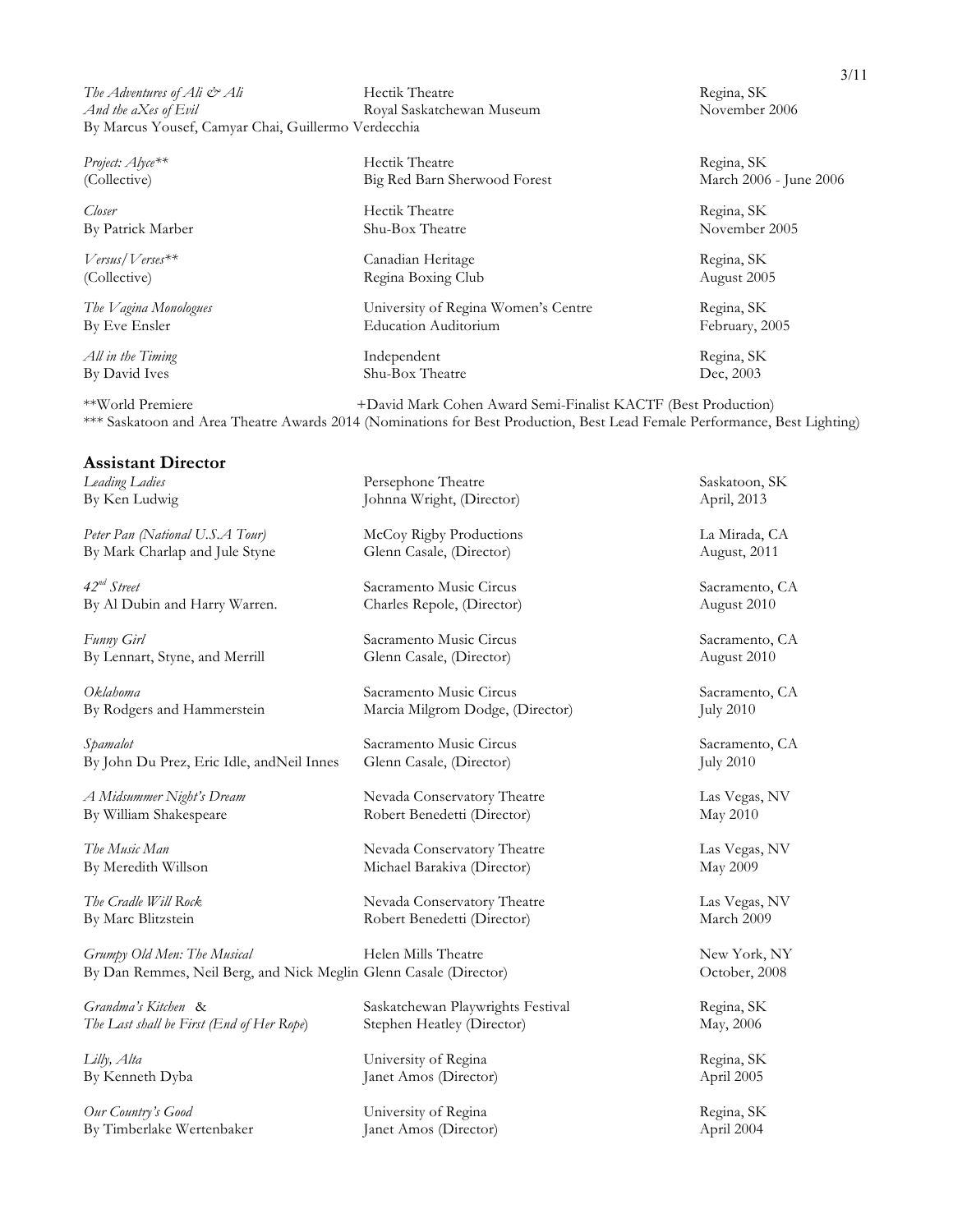**Actor (Stage)**

*Ruya* Regina, SK Creator/Puppeteer Regina, SK Prairie Puppet Underground Collective Collective Collective October. 2016

*Nay's Story* Regina, SK Prairie Puppet Underground Chrystene Ells (Director) October, 2016

**The Island** Regina, SK Regina, SK Hectik Theatre Collective April, 2016

*Never Swim Alone* Regina, SK *William* "Bill" Wade Regina, SK The Golden Apple Theatre Mark Claxton (Director) November, 2015

*What Would Judas Do?* Judas Iscariot Regina, SK The Golden Apple Theatre Rob Ursan (Director) November, 2013

*Dead Men Don't Carry Handbags* Steve/Frank Adelaide, AUS Adelaide Fringe Festival Todd Espeland (Director) March 2011

*Funny Girl* Sacramento, CA **Ensemble** Sacramento, CA Sacramento, CA Sacramento Music Circus Glenn Casale (Director) Aug 2010

*A Midsummer Night's Dream* Nick Bottom Nick Bottom Las Vegas, NV Nevada Conservatory Theatre Robert Benedetti (Director) May 2010

*The Cradle Will Rock* Orson Welles/Mr. Mister Las Vegas, NV Nevada Conservatory Theatre Robert Benedetti (Director) March 2009

Caught in the Act IV Brian Brian Regina, SK (*Pigs and Cherry Pits*) Bill Hales (Director) May, 2007

*Bad Blood* Regina, SK **Regina, SK** Curtain Razors Joey Tremblay (Director) March 2017

*Monty Steals Christmas* Maxx (and Others) Meacham, SK Dancing Sky Theatre Angus Ferguson (Director) December, 2016

*The Soldier's War* **Example 2** Lt. Walter F. Rooking Regina, SK Regina, SK Regina, SK Regina, SK Regina, SK Regina, SK Regina, SK Regina, SK Regina, SK Regina, SK Regina, SK Regina, SK Regina, SK Regina, SK Regina, SK Reg Judy Wensel (Director) January, 2016

*King Lear* **Cornwall**/Ensemble **New Westminster, B.C. New Westminster, B.C.** City Stage New West Renée Bucciarelli (Director) April 2012

*Miss Ever's Boys* Las Vegas, NV and Las Vegas, NV and Las Vegas, NV and Las Vegas, NV and Las Vegas, NV and Las Vegas, NV and Las Vegas, NV and Las Vegas, NV and Las Vegas, NV and Las Vegas, NV and Las Vegas, NV and Las V AASTAF Crestencia Ortez (Director) Feb 2011

*Zastrozzi* Victor Regina, SK Hectik Theatre Bill Hales (Director) May 2008

*The Little Box of Oblivion* Dick Dick Regina, SK Regina Little Theatre David Pascoe (Director) April 2008

**The Soldier Dreams** Richard Richard Regina, SK Regina Little Theatre Mark Claxton (Director) November, 2007

Another Long Sleepless Night 18 hour performer and the Regina, SK (24-Improv) Judy Wensel (Improv Co-ordinator) March 2007

*Dracula* Dracula Regina, SK Regina Little Theatre Murray Hugel (Director) October 2006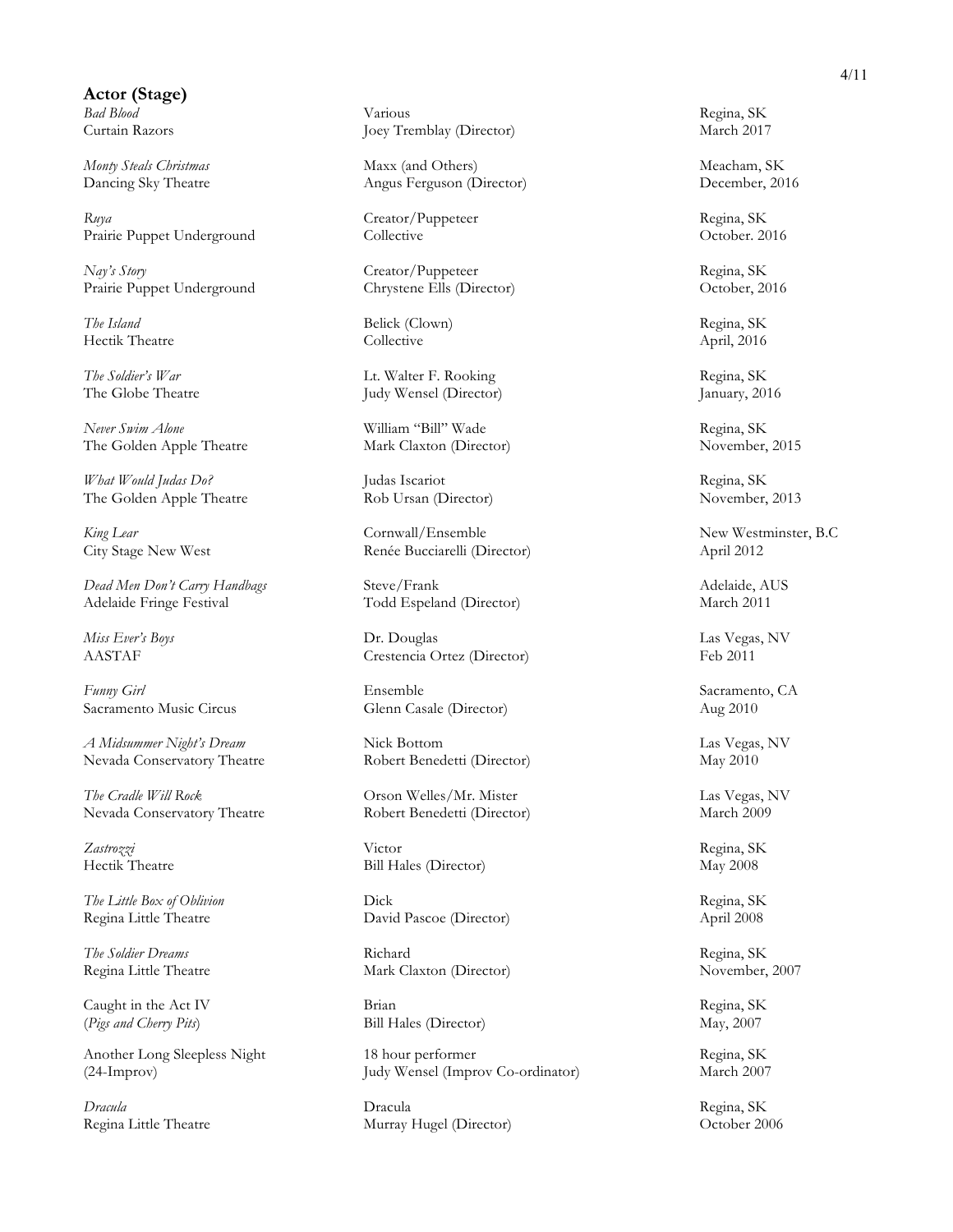4th Aboriginal Youth Playwrights Festival Various Regina, SK

Collective Johnna Wright (Director) May 2006

*Les Liasons Dangeruses* Le Vicompte de Valmont Regina, SK

**Film and Television Directing** 

*The War Effort* (Puppetry Short Film) Writer/Director Panteod Films

Acting

**Children's Theatre Instructor** Teen Directing Globe Theatre School Regina, SK

Nightwind Theatre Ben Henderson & Kent Allen (Directors) September 2006

*Dry Streak* Rosthern, SK **John Richards John Richards** Rosthern, SK Station Arts Centre Stephen Heatley (Director) July2006-August 2006

*Signs: a monologue in 5 voices* Spencer Regina, SK

Another Long Sleepless Night Hectik Theatre Regina, SK (24-Improv) Judy Wensel (Improv Co-ordinator) March 2007

*Versus/Verses* Ensemble Regina, SK Canadian Heritage Kenn McLeod (Director) August 2005

*Our Country's Good* Ketch Freeman/Major Ross Regina, SK University of Regina Janet Amos (Director) April 2004

*Velocity* Regina, SK University of Regina Dan McDonald (Director) February, 2004

By Christopher Hampton Kathryn Bracht (Director) November 2003

*Elizabeth Rex* Regina, SK Globe Theatre **Ruth Smillie (Director)** May 2003

*A Winter's Tale* **Regina, SK Antigonus Regina, SK** University of Regina Kelly Handerek (Director) November 2002

Corner Gas (Season 6) Safety Adult (Actor) Prairie Pants Production Corner Gas (Season 5) Perfect Man (Actor) Prairie Pants Productions Moccasin Flats (Season 2) Sicko (Actor/Stunt) North Central Films II Orphan of the Sand Soan (Principal/Stunt) True Color Productions More than Love Steve (Principal) Steve (Principal) True Color Productions Us vs. Them Billy (Principal) Super Nova Films

Clown Saskatchewan Drama Association Provincial Workshops Middle Years & High School 2013, 2014, 2015, 2016, 2017 Luther High School Cathedral Village Arts Festival

A.R.C.H.I.E Father (Actor) Father (Actor) ARCHIE Productions

2016-Present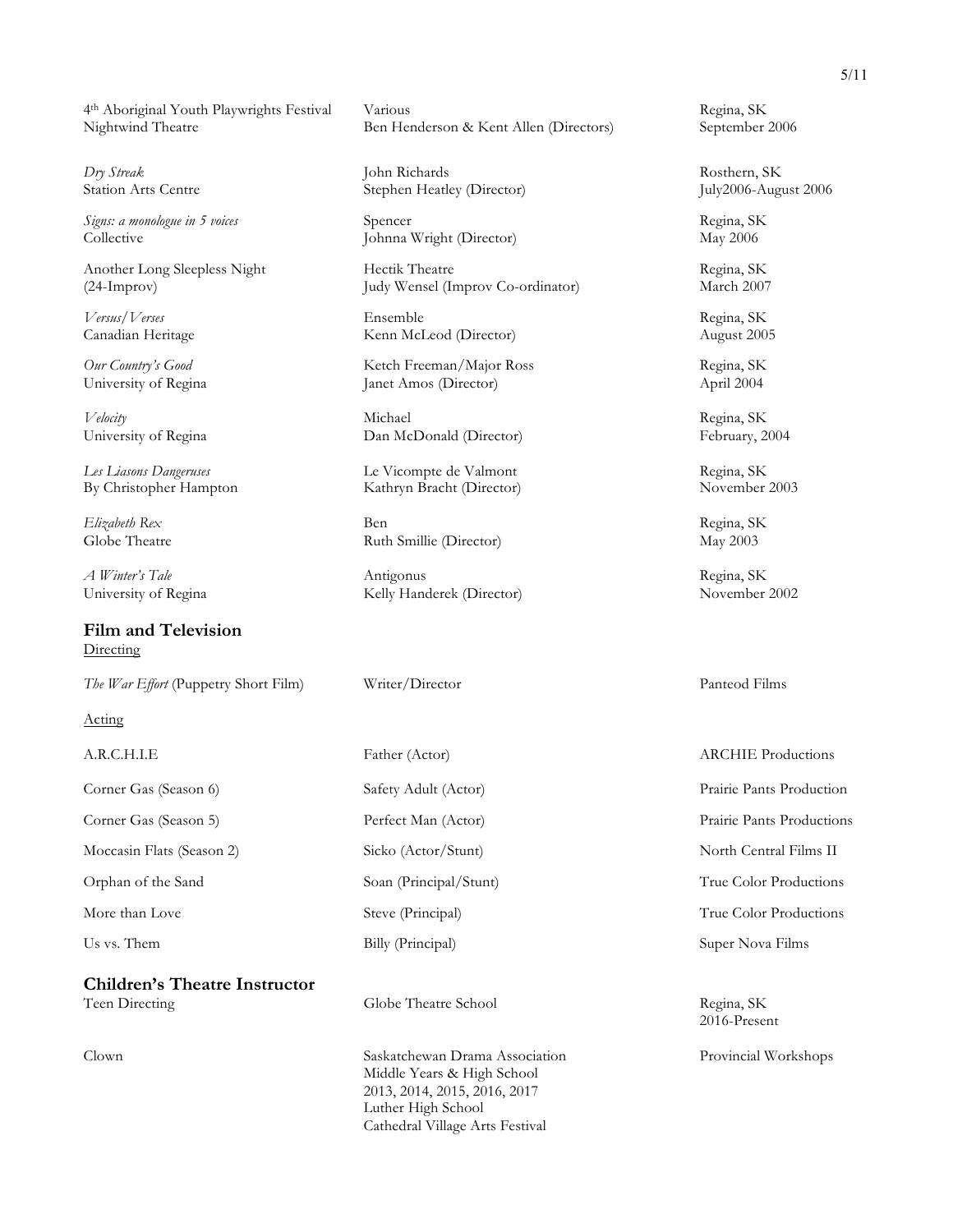|                                        |                                                                                                                                                                                                        | 6/11                                                                                                                 |
|----------------------------------------|--------------------------------------------------------------------------------------------------------------------------------------------------------------------------------------------------------|----------------------------------------------------------------------------------------------------------------------|
| Collective Creation                    | Globe Theatre Outreach<br>Public and Catholic School Systems<br>Project:Alyce                                                                                                                          | Regina, SK<br>January-June 2015<br>March-June 2006                                                                   |
| Puppetry for Kids                      | Regina Conservatory of Performing Arts                                                                                                                                                                 | Regina, SK<br>September 2016-April 2017                                                                              |
| Clown and Improvisation                | Saskatchewan Cultural Workshop Tour<br>$K-12$                                                                                                                                                          | Provincial Sask Tour<br>2014, 2015                                                                                   |
| Head of Drama                          | Class Act Studio<br>Devised, Drama 14+, 12-13, 9-11                                                                                                                                                    | Regina, SK<br>September 2013- June 2014                                                                              |
| S.P.A.C.E CAMP                         | Regina Conservatory of Performing Arts<br>Collective Creation/ Improvisation 8-16 years old<br>Story to Stage 12-15 years old                                                                          | Regina, SK<br>July 2008 - August 2008<br>July 2009 - August 2009                                                     |
| Drama for Kids                         | Regina Conservatory of Performing Arts<br>10-13 years old                                                                                                                                              | Regina, SK<br>September 2004- June 2005                                                                              |
| Improvisation                          | Globe Theatre School<br>13-17 years old<br>Class Act<br>14-17 years old<br>Regina Conservatory of Performing Arts<br>12-17 years old                                                                   | Regina, SK<br>January - Present<br>Regina, SK<br>September 2002-June 2003<br>Regina, SK<br>September 2001- June 2002 |
| <b>Workshops (Instructor)</b><br>Clown | Introduction to Clown (A Touch of Clown)<br>Regina<br>Moose Jaw<br>Dancing Sky Theatre, Meecham                                                                                                        |                                                                                                                      |
| Puppetry for Adults                    | Regina Conservatory of Performing Arts<br>Regina Public Library                                                                                                                                        |                                                                                                                      |
| RasaBoxes                              | Theatre Saskatchewan<br>University of Regina<br>University of Nevada, Las Vegas                                                                                                                        |                                                                                                                      |
| Improvisation                          | Globe Theatre School (Adult)<br>M.S. Society of Saskatchewan.<br>O.C.R.E University of Regina Faculty of Education (3Years)<br>CP Rail<br>Regina Public School System<br>Regina Separate School System |                                                                                                                      |
| Physical Theatre (Grotowski)           | Do It With Class Young Peoples Theatre<br>Kinnetik Theatre Regina                                                                                                                                      |                                                                                                                      |
| Fight Choreography                     | Canadian Improv Camp<br>Regina Public School System                                                                                                                                                    |                                                                                                                      |
| Workshop (participant)<br>Directing    | -Directors Lab North (Toronto)<br>In partnership with The Lincoln Centre NYC                                                                                                                           | June 2011                                                                                                            |
| Clown                                  | -Manitoulin Conservatory of Creation and Performance<br>-John Turner (Ontario)<br>-Sarah Liane Foster, Nomadic Theatre (Portland)                                                                      | July 2013, 2015, 2016, 2017<br>September 2012                                                                        |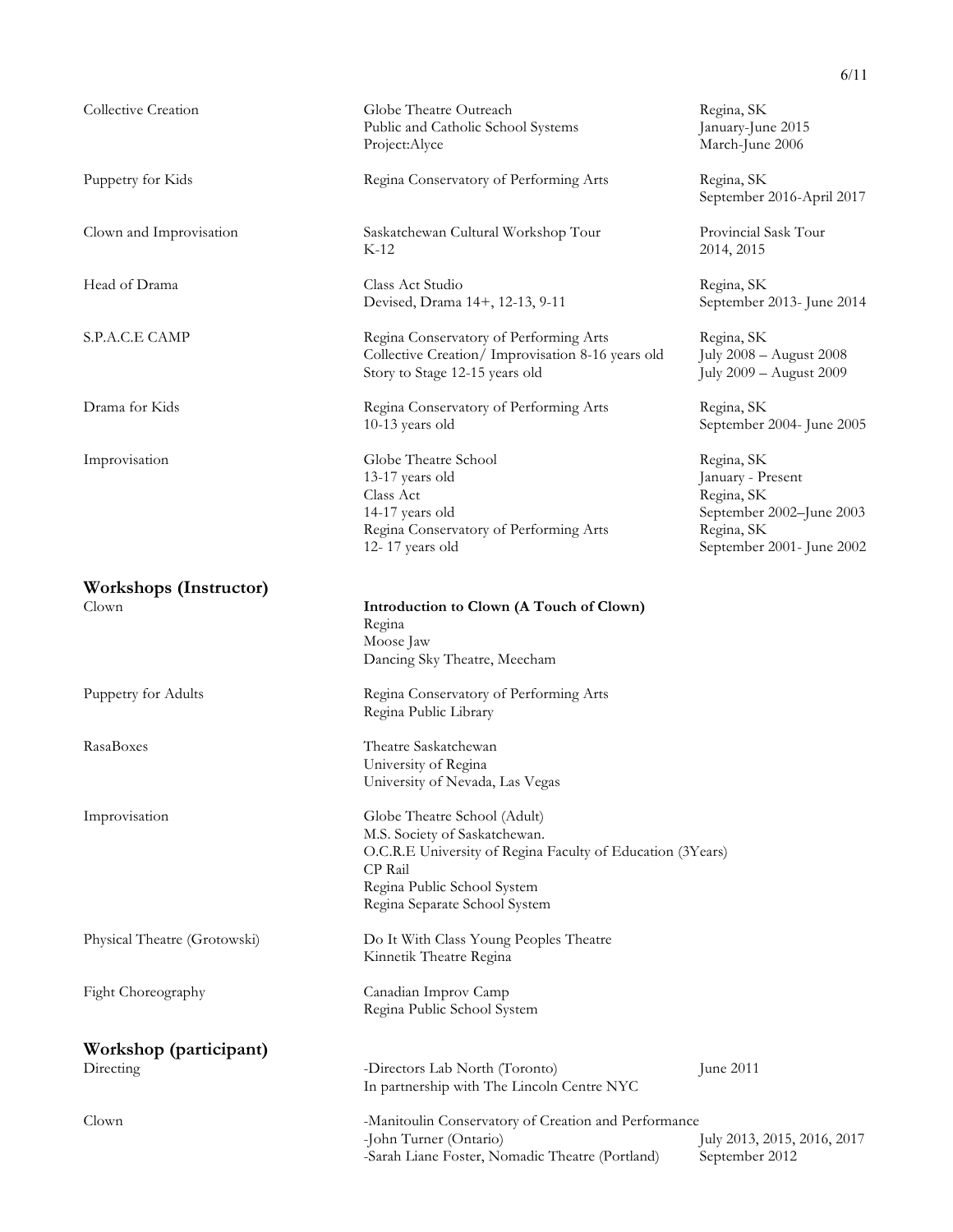|                                 | -Shannan Calcutt (Toronto)                                                  | 7/11<br>May 2003                 |
|---------------------------------|-----------------------------------------------------------------------------|----------------------------------|
|                                 |                                                                             |                                  |
| Puppetry                        | -Banff Puppet Intensive (Peter Balkwill)                                    | January 2014                     |
|                                 | -Shadow Puppetry (Chrystene Ells)<br>-Old Trout Puppet Workshop             | April 2013<br>September 2012     |
|                                 |                                                                             |                                  |
| Physical Theatre/Group Creation | -Dell Arte International School, Blue Lake, CA                              | <b>July 2012</b>                 |
|                                 | -NaCl Theatre, New York, NY<br>Brad Krumholtz/ Tannis Kowalchuk             | January 2008                     |
|                                 | -NaCl Theatre, New York, NY                                                 | <b>July 2005</b>                 |
|                                 | Brad Krumholtz/Kerr Wells/ Tannis Kowalchuk<br>-Number 11 Theatre (Toronto) |                                  |
|                                 | Ker Wells, Varrick Grimes                                                   | April 2004                       |
| Improvisation                   | -Instant Shop (Vancouver)                                                   | August-December 2012             |
|                                 | -Canadian Improv Games                                                      | September 1996-2016              |
| Mask                            | -The Wonderheads (Portland)                                                 | September 2012                   |
|                                 | -Scott Florence (Toronto)<br>-Wolframio Sinue (Brazil)                      | September 2005<br>April 2003     |
|                                 |                                                                             |                                  |
| Stage and Screen Combat         | -Paddy Crean International Workshop (Banff)<br>Numerous Instructors         | January 2009                     |
| Improvisation                   |                                                                             |                                  |
| Combat Improv                   | Co-Creator/Performer                                                        | Regina, SK<br>April 2007-Present |
|                                 |                                                                             |                                  |
| Hectik Improv                   | Founder/Performer                                                           | Regina, SK                       |
|                                 |                                                                             | November 2004- Nov 2011          |
| OFF the TOP                     | Creator/Instructor                                                          | Las Vegas, NV                    |
|                                 |                                                                             | January 2010-May-2011            |
| Anoetic Improv                  | Creator/Performer                                                           | Regina, SK                       |
|                                 |                                                                             | October 2004-June 2005           |
| <b>SNAFU</b>                    | Sketch writer / Performer                                                   | Regina, SK                       |
|                                 |                                                                             | November 2002- June 2003         |
| The Mothballs                   | Founder / Performer                                                         | Regina, SK                       |
| Producer                        |                                                                             | April 1999 - March 2004          |
| A Soldier's War                 | Strike Twice/ Souris Valley Theatre                                         | Estevan, SK                      |
|                                 |                                                                             | <b>July 2017</b>                 |
| The Umbrella                    | Quest Theatre/Prairie Puppet Underground                                    | Regina, SK                       |
|                                 |                                                                             | June 2017                        |
| Ubu On The Table                | La Pire Espèce/Prairie Puppet Underground                                   | Regina, SK                       |
|                                 |                                                                             | June 2017                        |
| Shangri-La                      | Sodhouse/ Souris Valley Theatre                                             | Estevan, SK                      |
|                                 |                                                                             | <b>July 2016</b>                 |
| The Island                      | Hectik Theatre                                                              | International Tour               |
|                                 |                                                                             | April 2016                       |
| The Sama Kutra                  | Dead Pigeon/Hectik Theatre                                                  | Regina, SK                       |
|                                 |                                                                             | October 2015                     |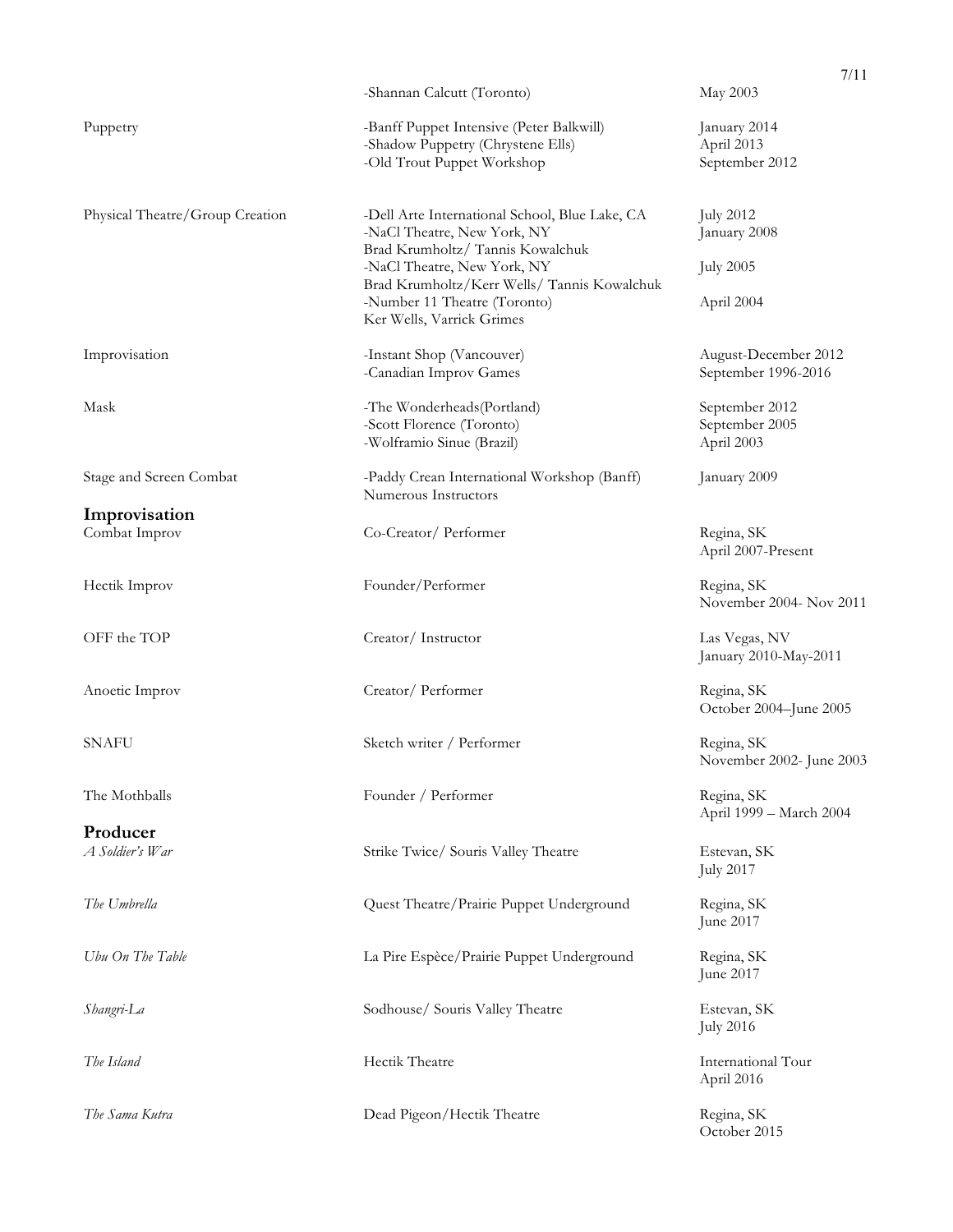*So He Made Another* May 2015

Caught in the Act VIII **Hectik Theatre Regina, SK** 

*My Name is Rachel Corrie* **Hectik Theatre Hectical Corrie Regina, SK** 

Caught in the Act VII **Hectik Theatre Regina, SK** 

*The Tricky Part* **Hectik Theatre Hectik Theatre Regina, SK** 

Caught in the Act VI **Hectik Theatre Regina, SK** 

Caught in the Act V Hectik Theatre Regina, SK

**The Pillowman** Regina, SK Regina, SK

Caught in the Act IV Hectik Theatre Regina, SK

Another Long Sleepless Night Hectik Theatre Regina, SK (24-Improv) March 2007

Sonnets and Sweets **Example 2018** Hectik Theatre **Reginal SK** Regina, SK

Caught in the Act III: Short on Time Hectik Theatre Regina, SK

*The Adventures of Ali & Ali* Hectik Theatre Regina, SK

*Speakeasy* Estevan, SK Syncopation/Souris Valley Theatre Estevan, SK

*Ms. Sugarcoat* Convicted/ Prairie Puppet Underground Regina, SK

*Aiden Flynn Lost His Brother* Theatre Howl/ Prairie Puppet Underground Regina, SK

*Little Orange Man* SNAFUDance*/*Hectik Theatre Regina, SK

*The Homemaker* Regina, SK Regina, SK

**BEIRUT** Saskatchewan Tour Kenn McLeod (Director) October 2013

Lee Boyes (Director) March 2009

Zastrozzi **Example 2018** Hales Productions/Hectik Theatre Regina, SK Bill Hales (Director) May. 2008

*This is Cancer LIVE!* The Infinite Productions/Hectik Theatre Regina, SK Rebecca Northan (Director) November 2007

*One Good Marriage* Hectik Theatre Regina, SK Ian Brodland (Director) February 2007

July, 2015

May 2015

October 2014

May 2014

May 2009

December, 2008

November 2008

May 2008

Dec, 2007

June 2007

May 2007

February 2007

December 2006

8/11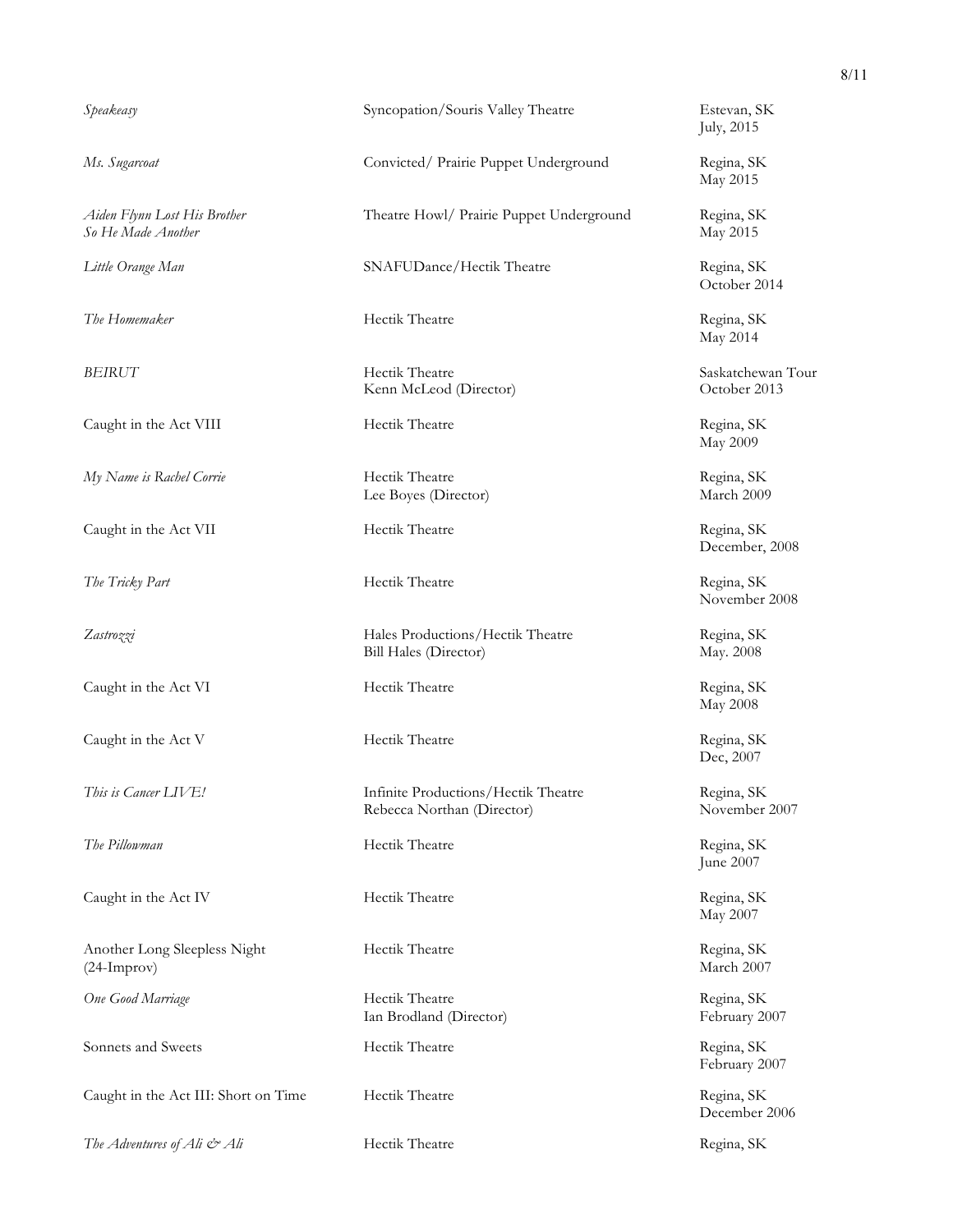|                                                                                   | 9/11                                   |
|-----------------------------------------------------------------------------------|----------------------------------------|
|                                                                                   | November 2006                          |
| Hectik Theatre                                                                    | Regina, SK<br>June 2006                |
| Hectik Theatre                                                                    | Regina, SK<br>May 2006                 |
| Hectik Theatre                                                                    | Regina, SK<br>February 2006            |
| Hectik Theatre                                                                    | Regina, SK<br>February 2006            |
| Hectik Theatre                                                                    | Regina, SK                             |
|                                                                                   |                                        |
| Souris Valley Theatre                                                             | Estevan, SK<br>February 2014 - Present |
| Hectik Theatre                                                                    | Regina, SK<br>February 2005 - May 2016 |
| International Puppet Underground Festival                                         | January 2014- Present<br>Regina, SK    |
| Prairie Puppet Underground                                                        | June 2013 - Present<br>Regina, SK      |
| Provincial Adjudication<br>Saskatchewan Drama Association<br>Theatre Saskatchewan | 2015<br>2013                           |
| Regional Adjudication<br>Saskatchewan Drama Association                           | 2016                                   |
| Saskatchewan Playwrights Festival<br>24 Hour Play in a Day                        | January 2014- June 2014<br>April 2017  |
| University of Regina, Theatre Department                                          | January 2014- May 2014                 |
| Saskatchewan Playwrights Festival                                                 | May 2013                               |
|                                                                                   |                                        |

### **Playwrighting**

*Gargoyles of Kent* By Kenn McLeod (Not yet Produced, 1st Place SPC 24 Hour Playwrighting Competition)

*Spring's Awakening*  By Frank Wedekind Adapted by Elizabeth Leavitt, Kenn McLeod, & Jeremiah Munsey (Produced Fall 2010 at the University of Las Vegas, and Fall 2016 at The University of Regina)

**Panels**<br>Thursday Thinking Panel (Panelist) International Festival of Animated Objects March 12, 2015 Does puppet theatre help us understand our world? Calgary, AB Panellists: Alice Nelson, Alain Moreau, Kenn McLeod & Chrystene Ells answer how a puppet, with a brain of fluff or wood, plays a role in sociology, psychology, and other 'ologies'. Moderated by Wendy Passmore.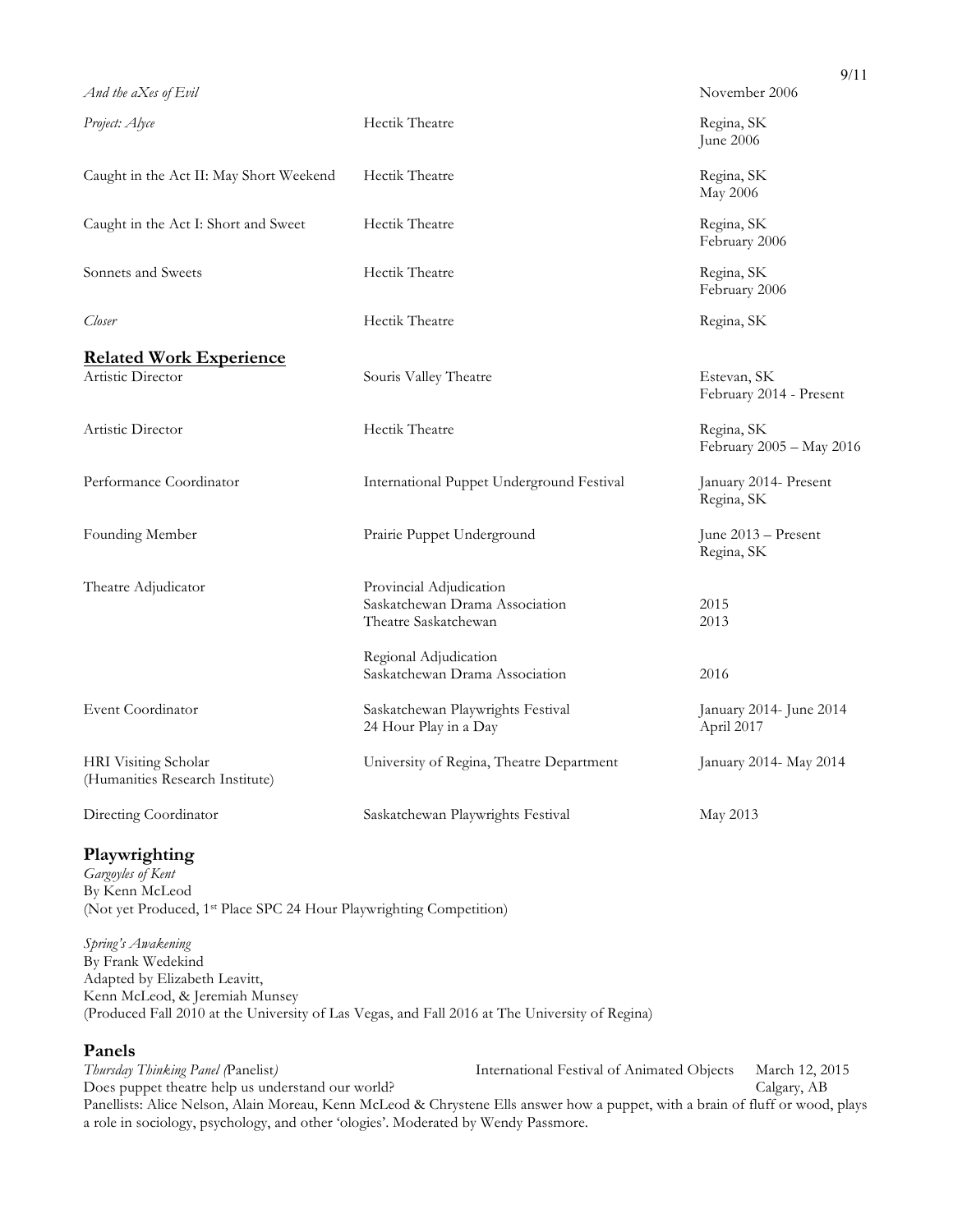*Improv Symposium: Saying Yes/ Exploring Creative Growth* (Organizer/Host) University of Regina May 1, 2014 Regina, SK How can we shift public understanding of improvisation as a means to 'maximize the moment;' to realize its potential to create innovative art and address social challenges? Panellists: Johanna Bundon, Jayden Pfeifer, Chancz Perry Sutherland, Dan Macdonald, Marnie McMillan, Ian Morrison, Dawn Bird and Anne MacDonald: Hosted by: Kenn McLeod, HRI Visiting Scholar in the Theatre Department *Art For Lunch (*Panellist*)* University of Regina March 15, 2013 *The Birds* Creative Team Talks Regina, SK The Director (Kenn McLeod) and Design Team (Taylor Wirll-Costume, William Hales-Lighting, Wes Pearce-Set) behind the University of Regina Theatre Department's production of *The Birds* will speak about the process of marrying design within the varying practices of costume, set, make-up, dance, physical theatre, lighting, and direction. **Publication** *Homeless on the Range—Theatre without a Home* written by Kathryn Bracht (2013), 154:26 Canadian Theatre Review **Committees and Volunteer Positions**<br>Board Member Saskatchewan Association of Theatre Professionals Regina, SK November 2014-2016 Board Member Queen City Hub Regina, Sask March 2014- May 2016 Performance Coordinator **International Puppet Underground Festival Regina, SK** January 2014 - Present Board Member Regina Fringe Festival Regina, SK April 2013 – August 2014 President of T.S.C University of Nevada. Las Vegas Las Vegas, NV (Theatre Students Collective) August 2010- May 2011 Graduate Student/ Faculty Liaison University of Nevada, Las Vegas Las Vegas, NV Department of Theatre September 2008- May 2010 Regina Arts Commission City of Regina Regina, SK Voting Member September 2006- June 2008 President of F.A.S.A University of Regina Regina, SK Regina, SK Regina, SK Students Association) Chiversity of Regina Regina, SK September 2003-May 2004 (Fine Arts Students Association) Dean Selection Committee University of Regina Regina, SK Fine Arts Undergraduate Representative October 2003 – April 2004 President of T.S.A University of Regina Regina Regina, SK (Theatre Students Association) September 2002-May 2004

#### **Awards & Recognition**

| Fall 2016        | Saskatchewan Arts Awards Performance Creation Recipient with Prairie Puppet Underground (\$10,000) |
|------------------|----------------------------------------------------------------------------------------------------|
| Spring 2016      | Saskatchewan Arts Board, IA (Professional Development, \$2000)                                     |
| Fall 2015        | Saskatchewan Arts Board, IA Grant (Creative, \$8000)                                               |
| Spring 2011      | (Nominee) Outstanding Graduate Student of the Year UNLV                                            |
| <b>Fall 2008</b> | Saskatchewan Arts Board, Individual Artist Grant (Training, \$900)                                 |
| <b>Fall 2008</b> | (Nominee) Lieutenant Governor's Arts Award - Minus 30 category                                     |
| $Spring\ 2008$   | (Nominee) Innovation in the Arts; Mayor's Business & the Arts Awards; Regina, SK                   |
| <b>Fall 2007</b> | Saskatchewan Arts Board, Project Grant (\$5200, with Hectik Theatre)                               |